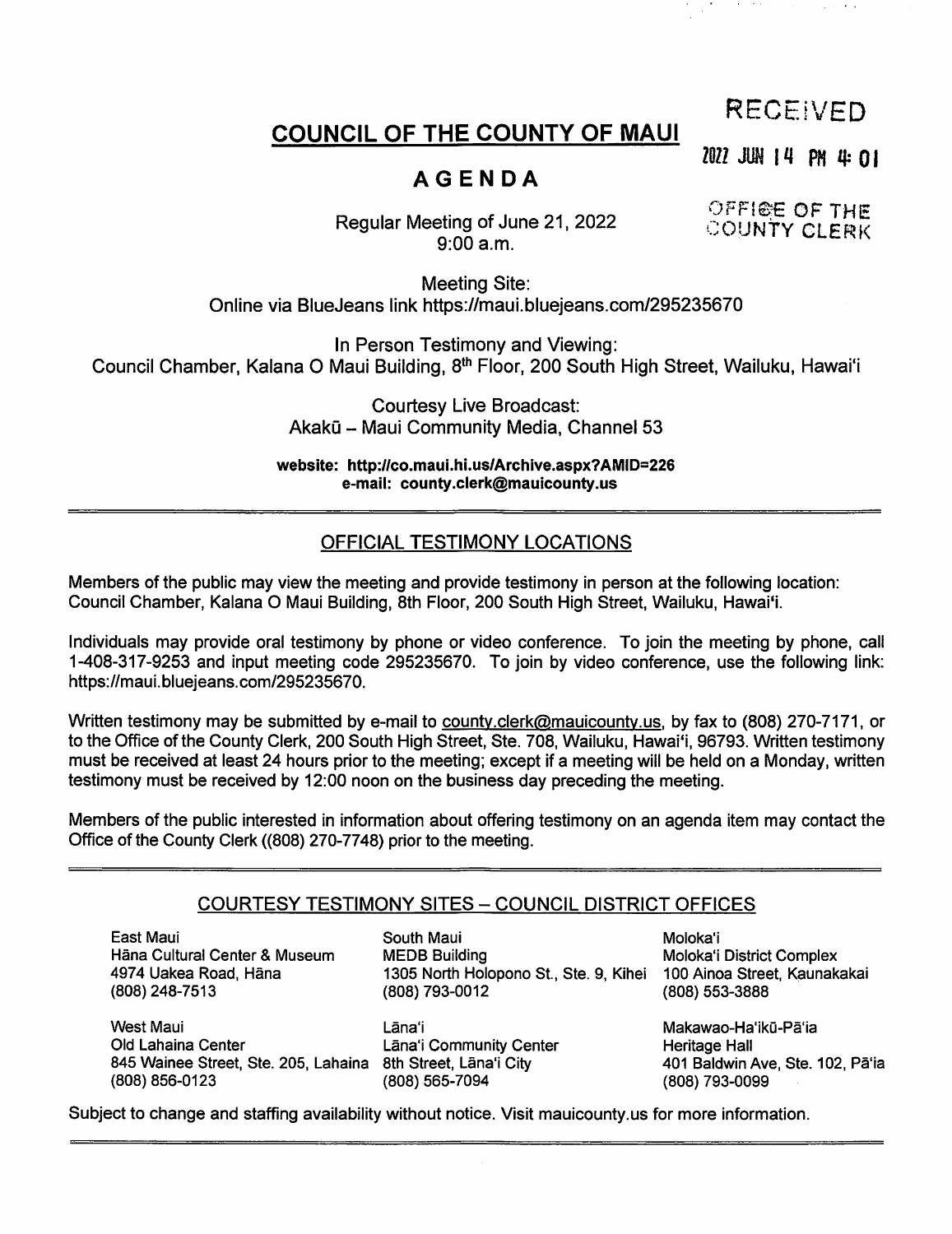# TESTIMONY PROCEDURES

Oral or written testimony on any agenda item will be accepted. Each testifier shall be allowed to speak for up to three minutes on each item. If approved by the presiding officer and announced prior to any oral testimony being taken, the testifier may be allowed one minute to conclude the testimony on the item. The time limits for testimony at a Council meeting may be modified, if the modification is initiated by the presiding officer and approved by a majority of the Council; provided that a modification would apply equally to all testifiers and ail items. No further oral testimony by the testifier on the item shall be permitted. An individual's request to testify may be deemed withdrawn if the individual does not answer when called to testify.

Testifiers will be asked to disconnect from the video conference meeting once their testimony has concluded. Once the testimony period has closed, only the Councilmembers, staff, and designated resource persons will be connected to the video conference meeting. All other individuals will be disconnected. Individuals wanting to view the remainder of the meeting may do so on Akaku Channel 53 or at mauicounty.legistar.com. Individuals may be disconnected from the meeting for breaking decorum.

If the connection between any testifier and the video conference is lost, the meeting will still continue.

- A. ROLL CALL
- B. OPENING REMARKS: COUNCILMEMBER TASHA KAMA
- C. PLEDGE OF ALLEGIANCE
- D. TESTIMONY ON CEREMONIAL RESOLUTIONS
- E. CEREMONIAL RESOLUTIONS:
	- NO. 22-155 "COMMEMORATING THE 50TH ANNIVERSARY OF THE PATSY TAKEMOTO MINK EQUAL OPPORTUNITY IN EDUCATION ACT"
	- NO. 22-156 "CONGRATULATING THE HAWAII ALL-STARS CHEERLEADING PROGRAM FOR WINNING GOLD IN TWO DIVISIONS AT THE 2022 ALLSTAR WORLD CHAMPIONSHIP"
- F. SET THE CONSENT CALENDAR
- G. PRESENTATION OF WRITTEN OR ORAL TESTIMONY
- H. MINUTES:

Public Hearing of April 14, 2022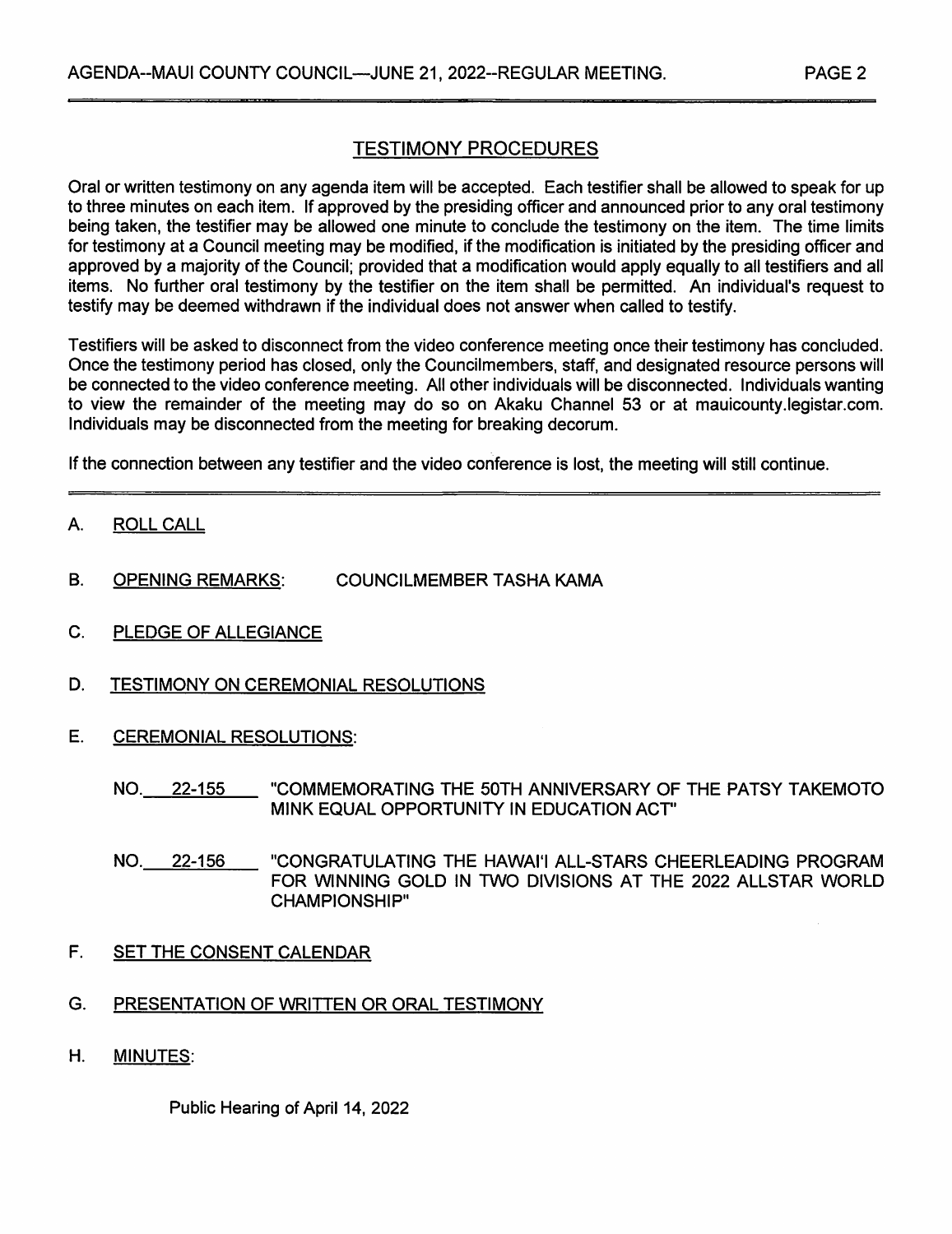#### $\mathbf{I}$ . ACTION ON THE CONSENT CALENDAR

#### COUNTY COMMUNICATIONS:

- NO.\_\_22-138\_\_\_- MAYOR, informing of a vacancy on the Committee on the Status of Women due to the resignation of Sheron Bissen.
- NO. 22-139 DIRECTOR OF HOUSING AND HUMAN CONCERNS, transmitting a copy of the notice of grant award from the State of Hawaii, Department of Budget and Finance, for the Emergency Rental Assistance Program in the amount of \$117,561.74.
- NO. 22-140 DIRECTOR OF HOUSING AND HUMAN CONCERNS, transmitting a copy of Contract Log No. 20-251 Modification Order No. 4, from the State of Hawaii, Executive Office on Aging, for the Aging & Disability Resource Center in the amount of \$134,805.
- NO. 22-141 DIRECTOR OF HOUSING AND HUMAN CONCERNS, transmitting a copy of Contract Log No. 21-194 Modification Order No. 2, from the State of Hawaii, Executive Office on Aging, for the Title III Programs in the amount of \$509,365,
- NO. 22-142 DIRECTOR OF HOUSING AND HUMAN CONCERNS, transmitting a copy of Contract Log No. 20-194 Modification Order No. 10, from the State of Hawaii, Executive Office on Aging, for the Kupuna Care Program in the amount of \$270,187.
- NO.\_\_22-143\_\_\_ -\_ <u>DIRECTOR OF HOUSING AND HUMAN CONCERNS</u>, transmitting a copy of Contract Log No. 20-194 Modification Order No. 8, from the State of Hawaii, Executive Office on Aging, for the Kupuna Care Program in the amount of \$236,552.
- NO. 22-144 DIRECTOR OF FINANCE, informing of the acceptance of Sewerline Easement S-1, 331 Waiehu Beach Road, TMK: (2) 3-4-043:011 POR.
- NO. 22-145 DIRECTOR OF FINANCE, informing of the acceptance of Sewerline Easement M, Maluhia at Wailea, TMK; (2) 2-1-008:062 POR.
- J. COMMUNICATIONS:
	- 1. COUNTY COMMUNICATIONS:
		- NO. 22-146 DIRECTOR OF WATER SUPPLY, transmitting the State of Hawaii Commission on Water Resource Management water use reports for March 2022 for all registered well reporters in the County of Maui.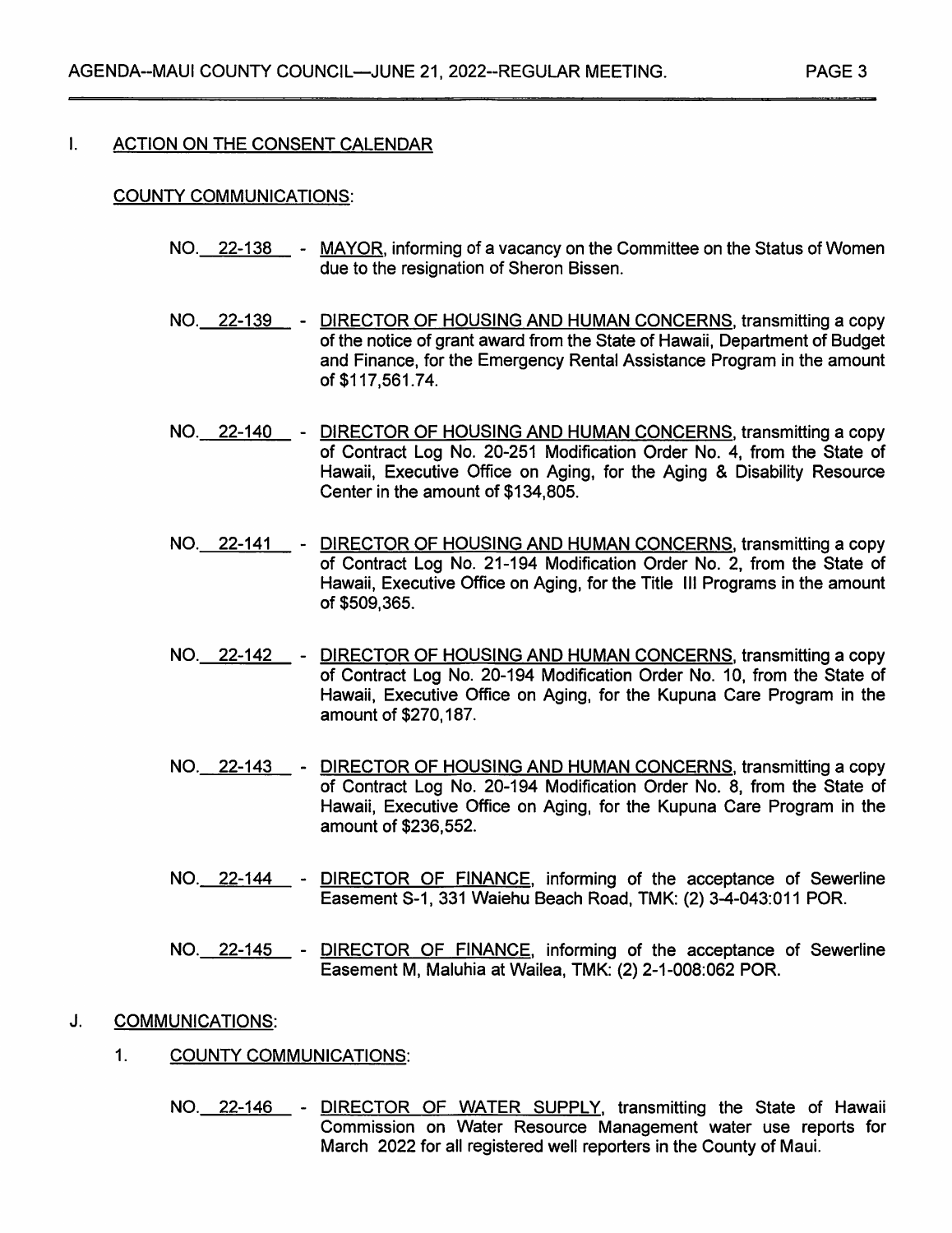NO. 22-147 - DEPUTY DIRECTOR OF WATER SUPPLY, transmitting the Department of Water Supply's Monthly Source and Groundwater Use Reports for the month ending May 2022.

### K. COMMITTEE REPORTS:

#### NO. 22-47 CLIMATE ACTION. RESILIENCE. AND ENVIRONMENT COMMITTEE:

Recommending the following:

- 1. FIRST READING of Bill 21, CD1 (2022) to regulate all outdoor lighting fixtures, including swimming and decorative pool lighting, to be light emitting diode fixtures that are down directed, fully shielded, and mounted as low as physically possible to limit light trespass and reflection off ground surfaces to protect native Hawaiian seabirds from becoming disoriented by artificial light; and
- 2. FILING of communication.

#### NO. 22-48 GOVERNMENT RELATIONS. ETHICS. AND TRANSPARENCY COMMITTEE:

Recommending ADOPTION of Resolution 22-152 authorizing settlement of claim by Gulsons, LLC.

With reference to this agenda item, one or more executive meetings are anticipated in accordance with Section 92-5(a)(4), Hawaii Revised Statutes, to consult with legal counsel on questions and issues pertaining to the powers, duties, privileges, immunities, and liabilities of the County, the Council, and the Committee.

#### NO. 22-49 - GOVERNMENT RELATIONS, ETHICS, AND TRANSPARENCY COMMITTEE:

Recommending ADOPTION of Resolution 22-153 authorizing settlement of Claim 4067839 of 21<sup>st</sup> Century Insurance Company on behalf of its insured Abden and Delia Corpuz.

With reference to this agenda item, one or more executive meetings are anticipated in accordance with Section 92-5(a)(4), Hawaii Revised Statutes, to consult with legal counsel on questions and Issues pertaining to the powers, duties, privileges, immunities, and liabilities of the County, the Council, and the Committee.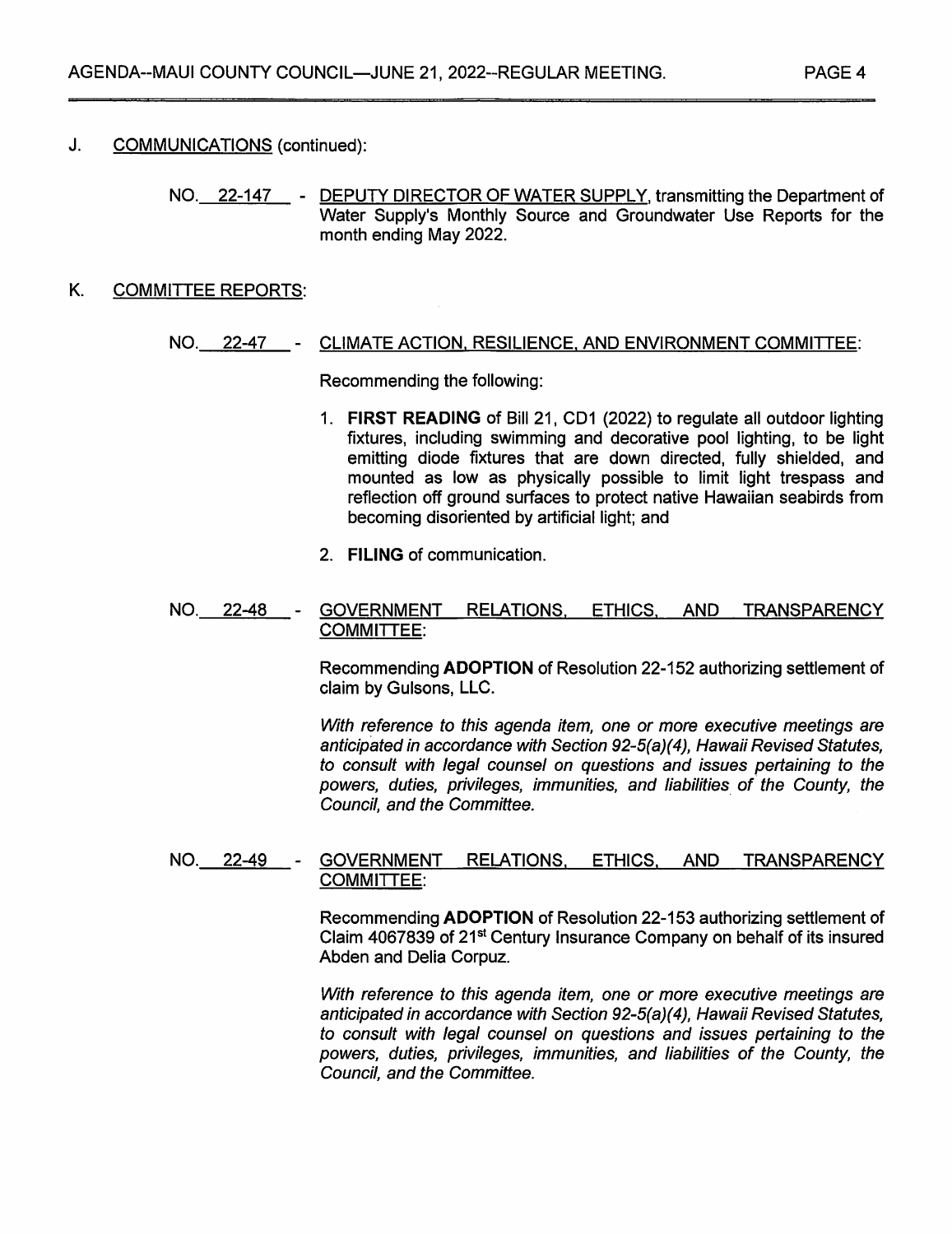## K. COMMITTEE REPORTS (continued);

#### NO. 22-50 GOVERNMENT RELATIONS. ETHICS. AND TRANSPARENCY COMMITTEE:

Recommending ADOPTION of Resolution 22-52, authorizing settlement of Claim 4064548 of Tyron Della.

With reference to this agenda item, one or more executive meetings are anticipated in accordance with Section 92-5(a)(4), Hawaii Revised Statutes, to consult with legal counsel on questions and issues pertaining to the powers, duties, privileges, immunities, and liabilities of the County, the Council, and the Committee.

#### NO. 22-51 GOVERNMENT RELATIONS. ETHICS. AND TRANSPARENCY COMMITTEE:

Recommending ADOPTION of Resolution 22-102, authorizing settlement of Robert Turner v. Waiahiwi Gulch Land Company LLC, et al.. Civil 18- 1-0244(1).

With reference to this agenda item, one or more executive meetings are anticipated in accordance with Section 92-5(a)(4), Hawaii Revised Statutes, to consult with legal counsel on questions and issues pertaining to the powers, duties, privileges, immunities, and liabilities of the County, the Council, and the Committee.

#### NO. 22-52 - PLANNING AND SUSTAINABLE LAND USE COMMITTEE:

Recommending FILING of Bill 82 (2022) relating to Apartments in the M-2 Heavy Industrial District.

#### NO. 22-53 PLANNING AND SUSTAINABLE LAND USE COMMITTEE:

Recommending the following;

- ADOPTION of Resolution 22-154, referring to the planning commissions a proposed bill relating to converting apartment buildings from transient vacation rental use to long-term residential use; and 1.
- 2. FILING of communication.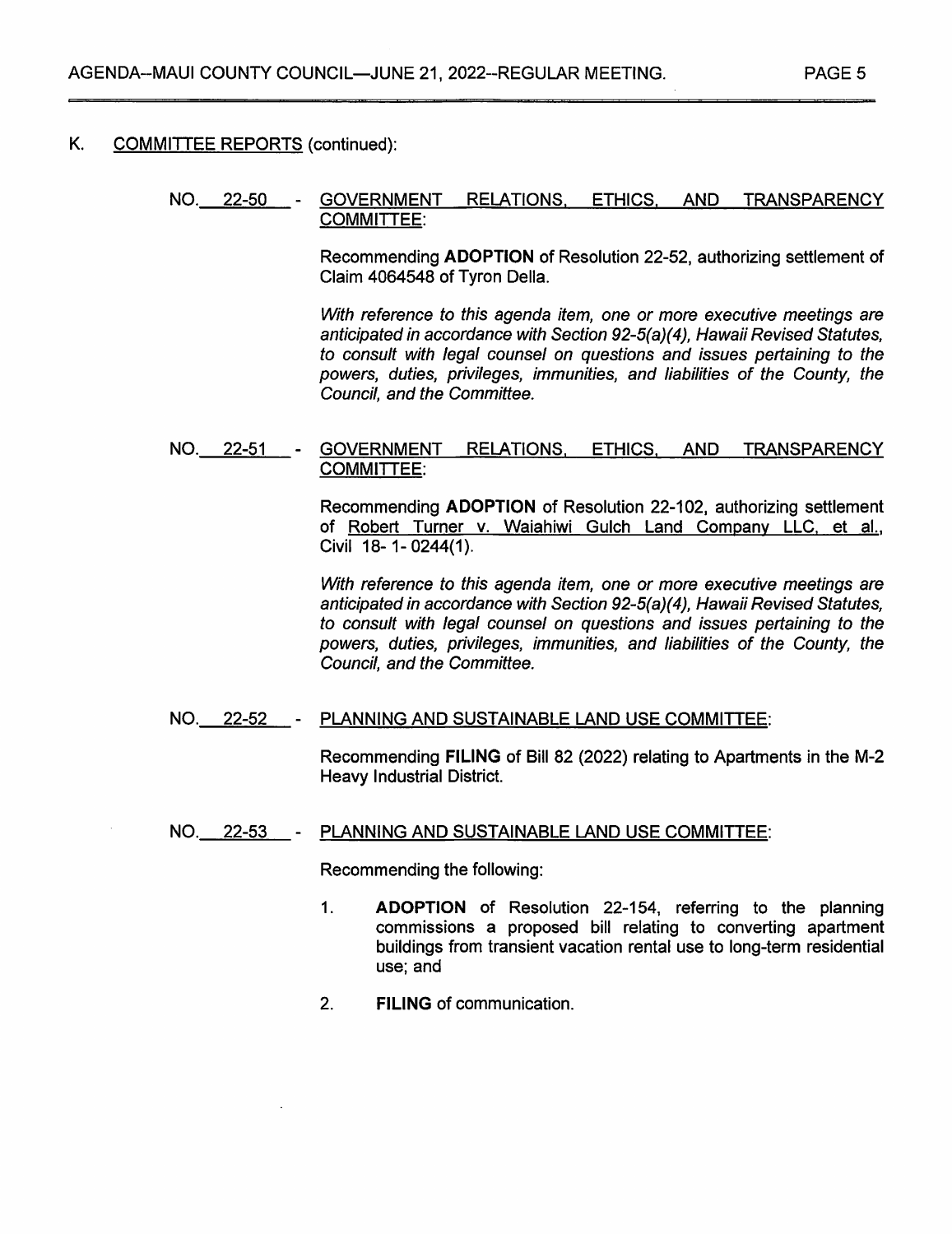# K. COMMITTEE REPORTS (continued);

#### NO. 22-54 PLANNING AND SUSTAINABLE LAND USE COMMITTEE:

Recommending the following:

- 1. FIRST READING of Bill 67 (2022) granting a Change in Zoning from Interim District to B-CT Country Town Business District for Lot 49-A, comprising 32,068 square feet of real property located at 80 Makaena Place, Kaunakakai, Molokai, Hawaii, tax map key (2) 5-3-002:049; and
- 2. FILING of communication.

#### L. RESOLUTIONS:

- "RELATING TO THE APPOINTMENT OF JOHN-RUSSEL KEIKILANI PHIFER TO THE MOLOKAI PLANNING COMMISSION" NO. 22-150
- "REFERRING TO THE PLANNING COMMISSIONS A PROPOSED BILL RELATING TO OFF-STREET PARKING AND LOADING" NO. 22-151
- "URGING THE MAYOR TO ENTER INTO NEGOTIATIONS FOR THE DONATION OF LAND FROM BIO-LOGICAL CAPITAL. LLC TO THE COUNTY OF MAUI" NO. 22-157
- "AUTHORIZING PROCEEDINGS IN EMINENT DOMAIN FOR THE ACQUISITION OF REAL PROPERTY LOCATED AT 5385 LOWER HONOAPIILANI ROAD, LAHAINA, MAUI, HAWAII" NO. 22-158
- "AUTHORIZING A COUNCIL COMMITTEE TO CONDUCT A FORMAL INVESTIGATION OF THE DEPARTMENT OF PLANNING AND THE DEPARTMENT OF PUBLIC WORKS RELATED TO THE COUNTY'S ISSUANCE OF DEVELOPMENT APPROVALS FOR REAL PROPERTY LOCATED AT 5385 LOWER HONOAPI'ILANI ROAD. NAPILI, MAUI, HAWAIT' NO. 22-159

## M. RESOLUTIONS - SECOND AND FINAL READING:

#### NONE.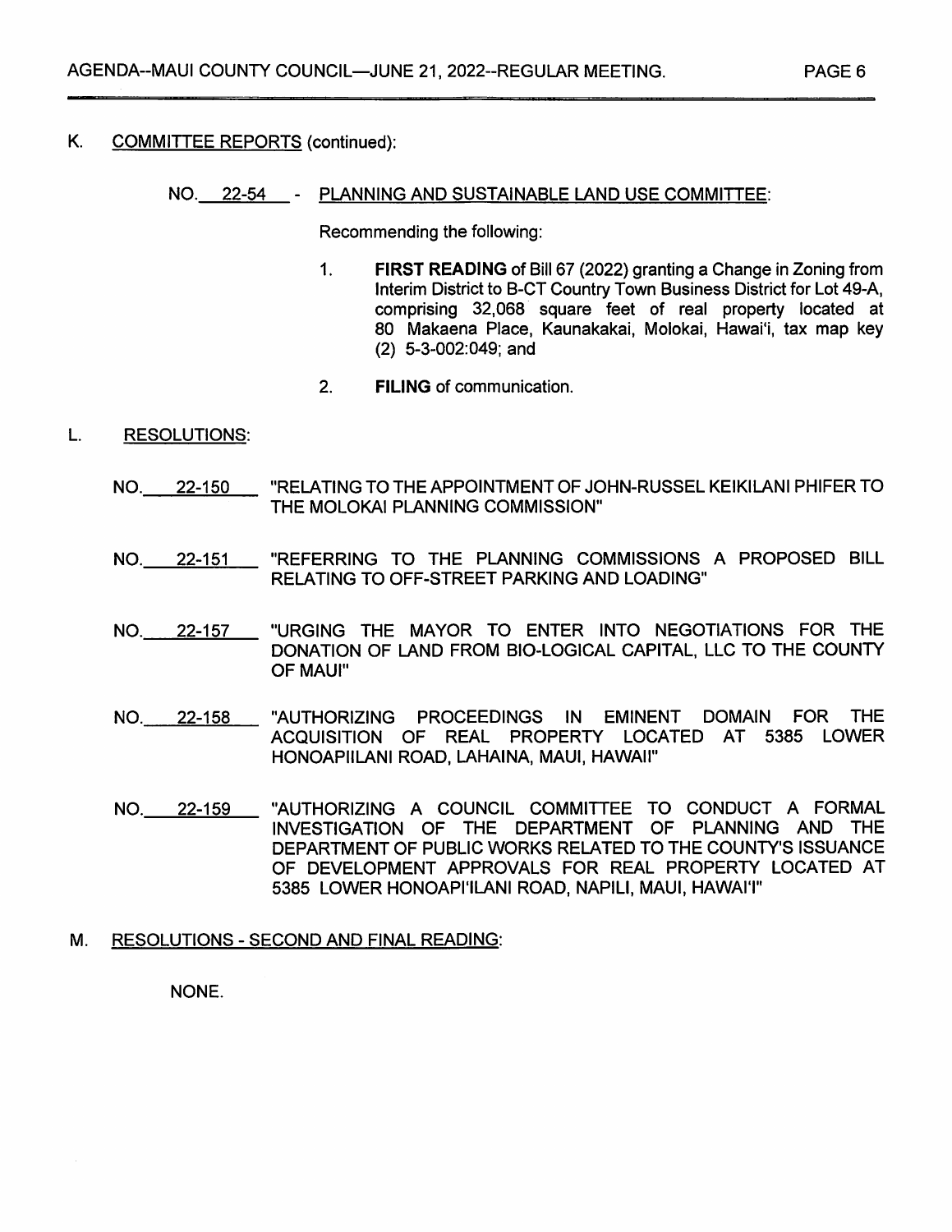- N. BILLS;
	- NO. 107 (2022) "A BILL FOR AN ORDINANCE AMENDING CHAPTER 2.96, MAUI COUNTY CODE, RELATING TO AFFORDABLE HOUSING SALES PRICE GUIDELINES"
	- NO. 108 (2022) "A BILL FOR AN ORDINANCE AMENDING CHAPTER 10.76 AND SECTION 13.04A.070, MAUI COUNTY CODE, RELATING TO USE OF VEHICLES FOR PURPOSES OF HUMAN HABITATION AT COUNTY PARKING LOTS"
	- "A BILL FOR AN ORDINANCE ESTABLISHING CHAPTER 3.31, MAUI COUNTY CODE. RELATING TO GRANTS FOR HOME RESTORATION" NO. 109 (2022) -
	- "A BILL FOR AN ORDINANCE AMENDING SECTION 3.48.475, MAUI COUNTY CODE, RELATING TO HOMES OF UNMARRIED SURVIVING SPOUSES OF VETERANS WHO DIED WHILE ON DUTY AND TOTALLY DISABLED VETERANS" NO. 110 (2022) -

#### O. BILLS - SECOND AND FINAL READING:

- "A BILL FOR AN ORDINANCE AMENDING SECTION 10.48.040. MAUI COUNTY CODE, RELATING TO PARKING PROHIBITIONS ON UAKEA ROAD, HANA, MAUI, HAWAII" NO. 74, CD1 (2022) -
- "A BILL FOR AN ORDINANCE AUTHORIZING THE MAYOR OF<br>THE COUNTY OF MAUI TO ENTER INTO AN MAUI TO ENTER INTERGOVERNMENTAL AGREEMENT WITH THE OFFICE OF THE AUDITOR, STATE OF HAWAII. TO AUDIT THE SCHEDULE OF ALLOCATIONS OF THE EMPLOYEES' RETIREMENT SYSTEM OF THE STATE OF HAWAII TO MEET THE REPORTING REQUIREMENTS UNDER GOVERNMENTAL ACCOUNTING STANDARDS BOARD STATEMENT NUMBER 68" NO. 98 (2022) -
- "A BILL FOR AN ORDINANCE AMENDING CHAPTER 2.98, MAUI COUNTY CODE, ALLOWING PARKS AND FACILITIES TO BE NAMED AFTER FAMILIES" NO. 100 (2022) -

#### P. UNFINISHED BUSINESS:

#### BILLS - SECOND AND FINAL READING:

"A BILL FOR AN ORDINANCE AMENDING SECTION 2.44.015, MAUI COUNTY CODE, RELATING TO SALARIES OF DEPUTIES CORPORATION COUNSEL AND DEPUTIES PROSECUTING ATTORNEY" NO. 89 (2022) -